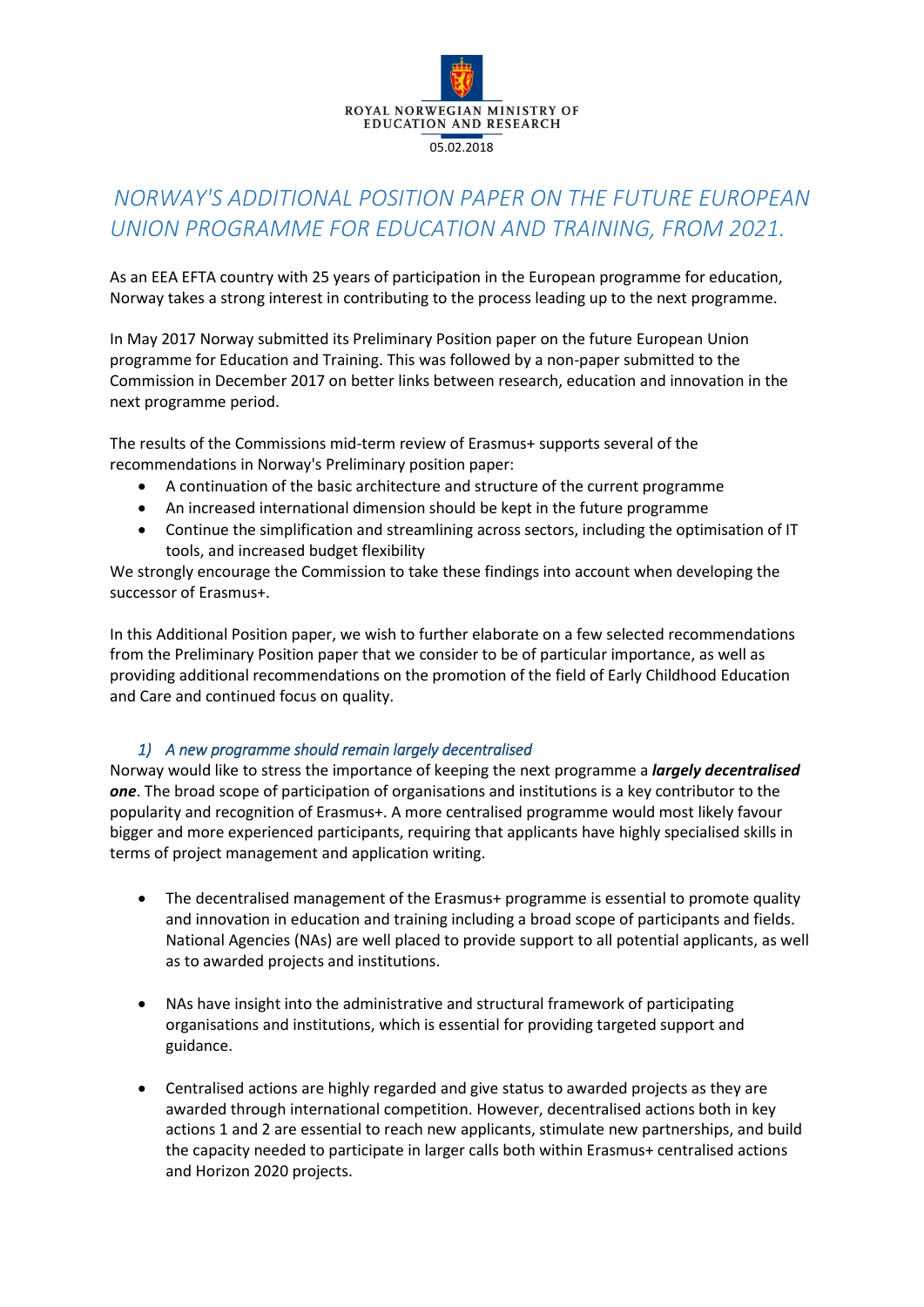- For project support directed towards a wider set of target groups, as within strategic partnerships, decentralisation ensures that newcomers and smaller organisations such as schools, SMEs and NGOs can access and gain experience in the programme.
- Similarly, a decentralised management of international credit mobility is crucial to ensure and sustain the participation of smaller HEIs.

# *2) Increased budget flexibility*

Norway recommends to increase the budget flexibility for the NAs in the next programme period. A more flexible distribution of funds would make it easier for NAs to respond to unequal and shifting demands in the different sectors. More flexibility would thus improve the use of available funding, by making it more targeted.

More flexibility would also strengthen the ability to respond to needs at national level. This would improve the relevance of the programme as a political tool responding to sectoral needs. The current system for distribution of funds is not sufficiently flexible to accommodate each country's needs by sector, or even within a given sector.

#### *Suggestions:*

1

- A mechanism that allows NAs to transfer funding between budget years should be explored. In many cases, beneficiaries are unable to use all awarded funding. Currently, unused funding that has been awarded projects or institutions is difficult and in most cases impossible to redistribute.
- Lack of flexibility within some actions is counter-productive for reaching the aims of the action. One example is strategic partnerships, where there are overly prescriptive rules linked to budget categories and funding for activities. In the next programme there should be more room for qualitative assessments of activities, linked to the objectives of the programme. In general, Horizon 2020 and some centralized Erasmus+ actions are more flexible. We recommend that the future education programme has simpler rules, allowing for a more holistic approach to decentralised actions.
- For the **International Credit Mobility (ICM)** action the lack of flexibility is a particular challenge, which leads to unspent funds, but more importantly, makes the administrative burden of the action far too high relative to the available funding. While the rigidity of regional budgets prioritising neighboring regions to the EU has led to more interest and provided new opportunities for cooperation with these regions, there is a need to ensure more efficient administration and increase the budget absorption in the implementation phase. We suggest the following two alternatives: aligning the ICM as much as possible with the Intra-European mobility (KA103)<sup>1</sup> or extending the project period from 26 months till 38 months or more.<sup>2</sup>

 $1$  This would provide the institutions with opportunities to 1) enforce collaboration with countries of their own interest and 2) spend a greater amount of allocated funds, by making it possible to redistribute funds between partner countries during the project period according to needs and demands.

 $^2$  If aligning the ICM with the KA103 proves impossible due to budget restrictions of the financial instruments, we suggest extending the project period of the mobility projects. This will provide the HEIs with a longer time frame, thus increasing their chances to implement the mobilities and adjust to unforeseen events that make implementation difficult. The possibility to apply for an extension of the project period could also serve as a useful measure.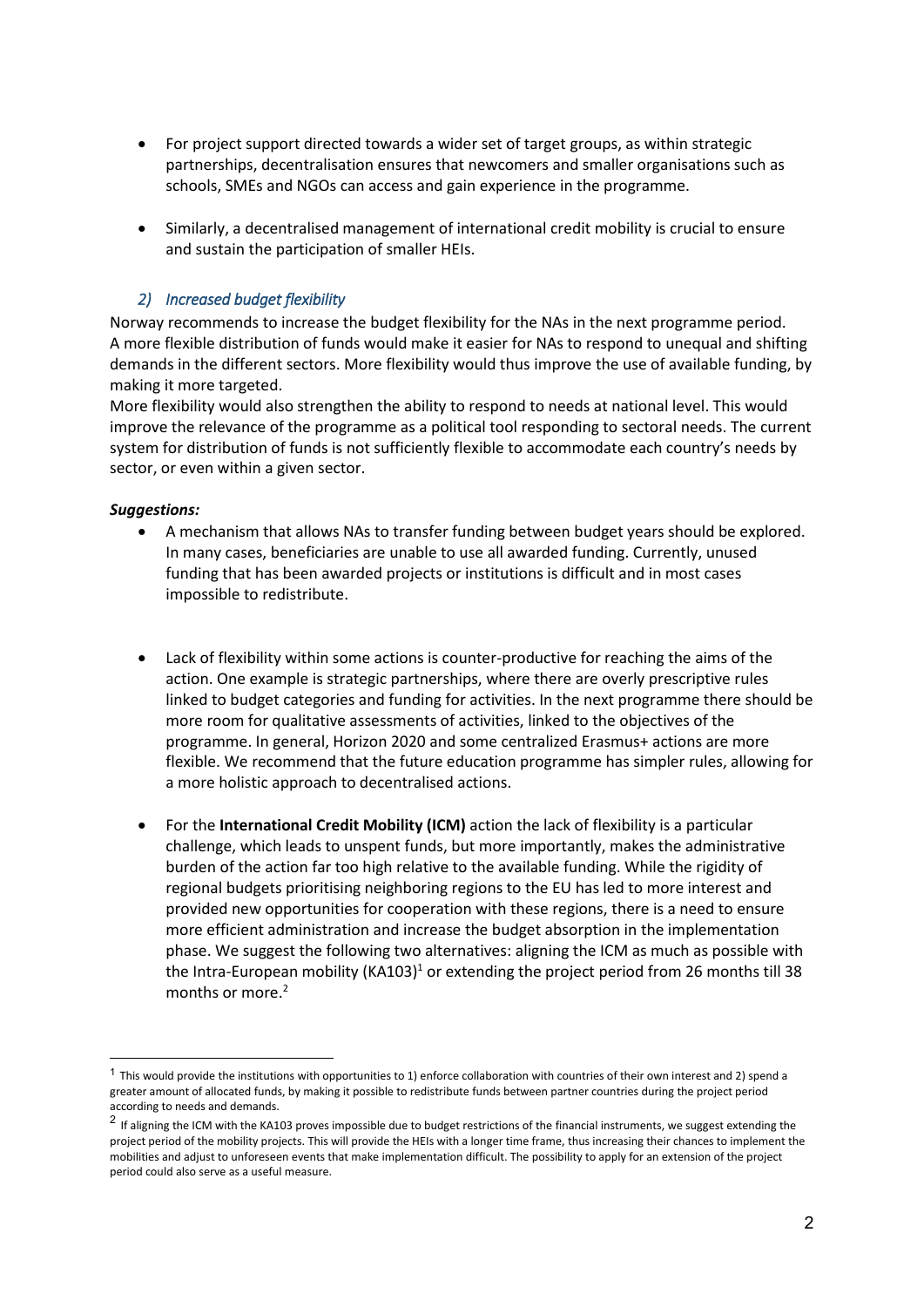# *3) Transparency*

In the next programme Norway requests more transparency and better access to information regarding centralised actions. Improving the transparency and providing access for national authorities and agencies to more detailed information will increase the number of good applicants for Erasmus+ centralised actions.

# *Suggestions:*

 While there have been significant improvements in making information on centralised actions available to NAs, the system of managing the actions is unsatisfactory. The Commission should consider developing a system of National Contact Points (NCPs), based on Horizon 2020, for all centralised actions under Erasmus+ in order to improve both the visibility of the program and the quality of projects.

The mission of the NCP structure is to ensure "*highly professional support services operating nationally will form an essential component of Horizon 2020 implementation. By spreading awareness, giving specialist advice, and providing on-the-ground guidance, they will ensure that the new programme becomes known and readily accessible to all potential applicants, irrespective of sector or discipline."* This mission is equally relevant for Erasmus+ centralised actions.

- An NCP structure should implement the same Minimal Standards and Guiding Principles that have been established for Horizon 2020. There are no differences in managing education projects versus research and innovation projects that justify that there are different approaches to actions in the two programmes.
- As in Horizon 2020 calls for NCP network funding could be launched. For Horizon 2020 these calls are important not only to mobilise applicants, but also to share information, train NCPs and balance the capacities between NAs. For higher education such calls could in many cases be more relevant than the current transnational cooperation activities (TCAs). An NCP structure for centralised actions should be an addition to the current operating grant.

# *4) School education and pupil mobility*

One of the successes in Erasmus+ is the institutional approach, and this should be maintained in order to encourage systemic development and more strategic planning in European partnerships. For the school sector it is highly important to offer good funding opportunities for smaller projects supporting school leaders and teachers in their work while at the same time providing ample mobility opportunities for groups of pupils.

- Active pupil involvement is an important asset in successful school development and pupil mobility should be maintained and encouraged also in strategic partnerships in the next programme period. Norway welcomes the new school exchange partnerships introduced in the 2018 work programme, which has already proven to be an attractive action for schools.
- Mobility for pupils is an important tool for internationalisation of the school sector and increased mobility will likely result in better and more inclusive schools, increased student mobility in higher education and improved language skills. Pupil mobility has nearly become invisible in the present programme in spite of efforts made to promote e.g. the opportunities for long-term pupil mobility. There is still room for increasing the number of pupils going abroad both for shorter or longer stays. We strongly recommend the Commission to